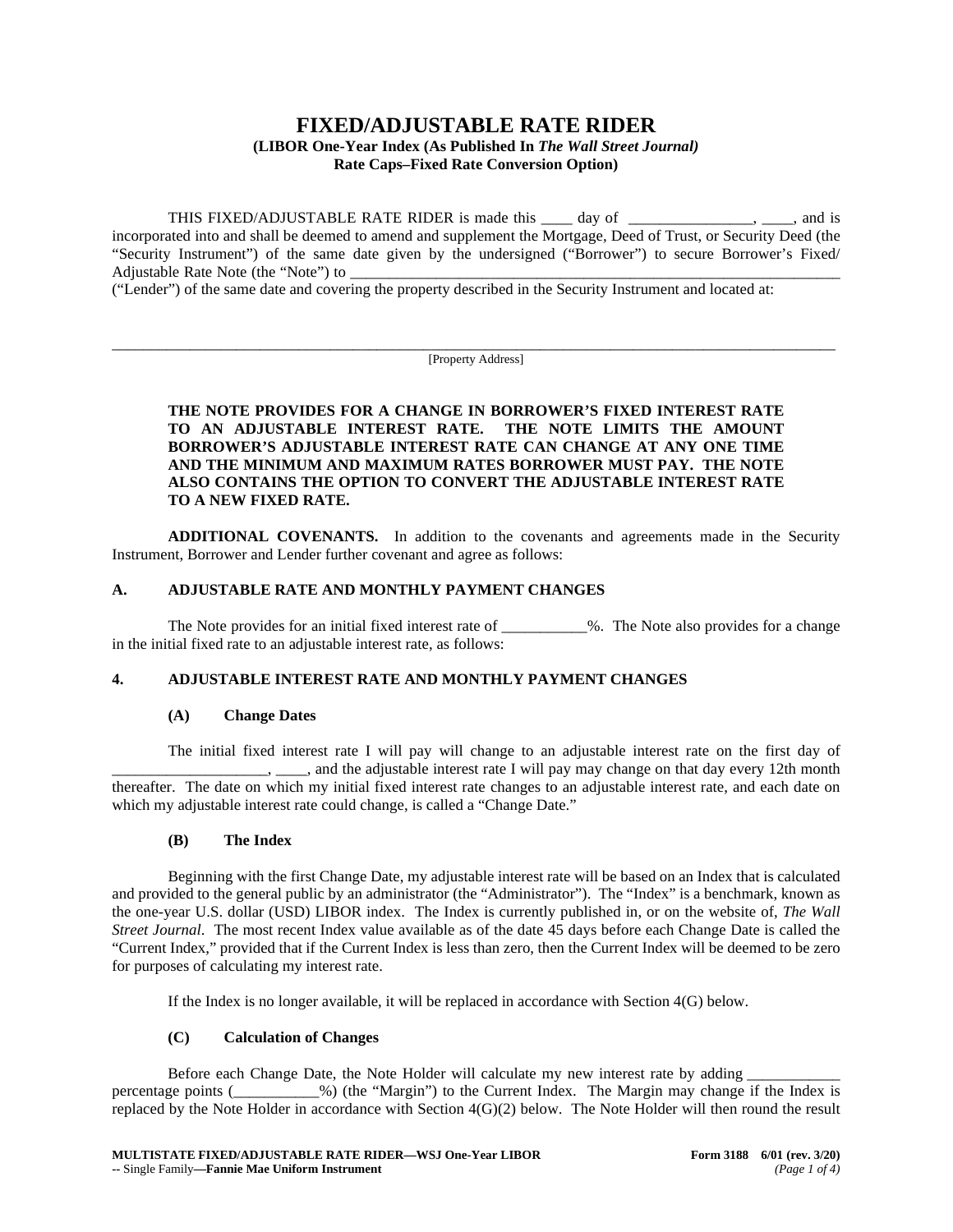of the Margin plus the Current Index to the nearest one-eighth of one percentage point (0.125%). Subject to the limits stated in Section 4(D) below, this rounded amount will be my new interest rate until the next Change Date.

The Note Holder will then determine the amount of the monthly payment that would be sufficient to repay the unpaid principal that I am expected to owe at the Change Date in full on the Maturity Date at my new interest rate in substantially equal payments. The result of this calculation will be the new amount of my monthly payment.

### **(D) Limits on Interest Rate Changes**

The interest rate I am required to pay at the first Change Date will not be greater than \_\_\_\_\_\_\_\_\_\_\_\_\_\_% or less than \_\_\_\_\_\_\_\_\_\_\_%. Thereafter, my adjustable interest rate will never be increased or decreased on any single Change Date by more than two percentage points from the rate of interest I have been paying for the preceding 12 months. My interest rate will never be greater than  $\%$ , which is called the "Maximum Rate," or less than  $\%$ .

## **(E) Effective Date of Changes**

My new interest rate will become effective on each Change Date. I will pay the amount of my new monthly payment beginning on the first monthly payment date after the Change Date until the amount of my monthly payment changes again.

# **(F) Notice of Changes**

The Note Holder will deliver or mail to me a notice of the change in my initial fixed interest rate to an adjustable interest rate and of any changes in my adjustable interest rate before the effective date of any change. The notice will include the amount of my monthly payment, any information required by law to be given to me and also the title and telephone number of a person who will answer any question I may have regarding the notice.

## **(G) Replacement Index and Replacement Margin**

The Index is deemed to be no longer available and will be replaced if any of the following events (each, a "Replacement Event") occur: (i) the Administrator has permanently or indefinitely stopped providing the Index to the general public; or (ii) the Administrator or its regulator issues an official public statement that the Index is no longer reliable or representative.

If a Replacement Event occurs, the Note Holder will select a new index (the "Replacement Index") and may also select a new margin (the "Replacement Margin"), as follows:

> (1) If a replacement index has been selected or recommended for use in consumer products, including residential adjustable-rate mortgages, by the Board of Governors of the Federal Reserve System, the Federal Reserve Bank of New York, or a committee endorsed or convened by the Board of Governors of the Federal Reserve System or the Federal Reserve Bank of New York at the time of a Replacement Event, the Note Holder will select that index as the Replacement Index.

> (2) If a replacement index has not been selected or recommended for use in consumer products under Section (G)(1) at the time of a Replacement Event, the Note Holder will make a reasonable, good faith effort to select a Replacement Index and a Replacement Margin that, when added together, the Note Holder reasonably expects will minimize any change in the cost of the loan, taking into account the historical performance of the Index and the Replacement Index.

The Replacement Index and Replacement Margin, if any, will be operative immediately upon a Replacement Event and will be used to determine my interest rate and monthly payments on Change Dates that are more than 45 days after a Replacement Event. The Index and Margin could be replaced more than once during the term of my Note, but only if another Replacement Event occurs. After a Replacement Event, all references to the "Index" and "Margin" will be deemed to be references to the "Replacement Index" and "Replacement Margin."

The Note Holder will also give me notice of my Replacement Index and Replacement Margin, if any, and such other information required by applicable law and regulation.

# **B. FIXED INTEREST RATE OPTION**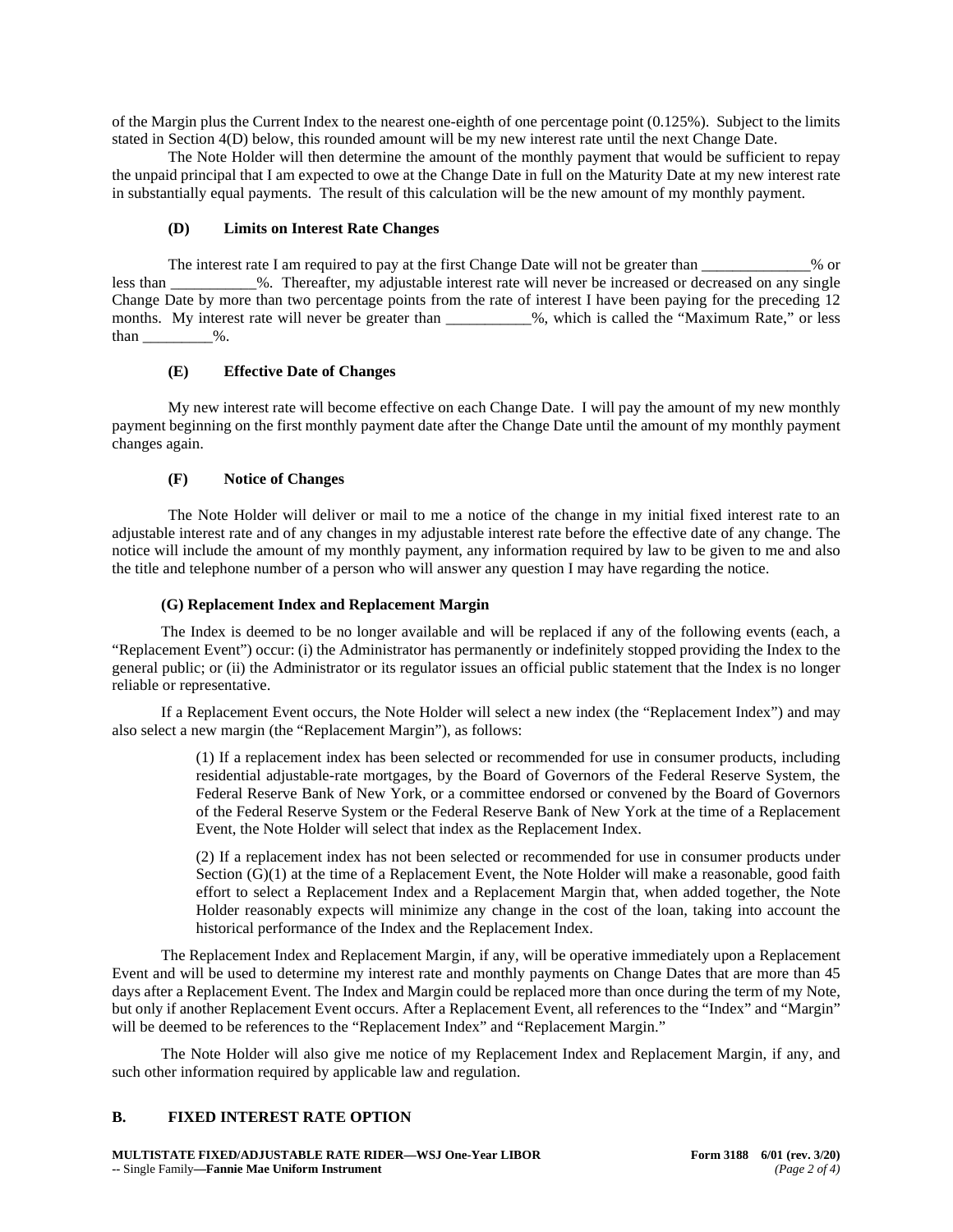The Note provides for Borrower's option to convert from an adjustable interest rate with interest rate limits to a new fixed interest rate, as follows:

## **5. FIXED INTEREST RATE CONVERSION OPTION**

#### **(A) Option to Convert to Fixed Rate**

I have a Conversion Option that I can exercise unless I am in default or this Section 5(A) will not permit me to do so. The "Conversion Option" is my option to convert the interest rate I am required to pay by this Note from an adjustable rate with interest rate limits to the fixed rate calculated under Section 5(B) below.

The conversion can only take place on the first, second or third Change Date. Each Change Date on which my interest rate can convert from an adjustable rate to a fixed rate also is called the "Conversion Date." **I can convert my interest rate only on one of these three Conversion Dates.**

If I want to exercise the Conversion Option, I must first meet certain conditions. Those conditions are that: (i) I must give the Note Holder notice that I want to do so; (ii) on the Conversion Date, I must not be in default under the Note or the Security Instrument; (iii) by a date specified by the Note Holder, I must pay the Note Holder a conversion fee of U.S. \$\_\_\_\_\_\_\_\_\_\_\_\_\_\_\_; and (iv) I must sign and give the Note Holder any documents the Note Holder requires to effect the conversion.

## **(B) Calculation of Fixed Rate**

My new, fixed interest rate will be equal to Fannie Mae's required net yield as of a date and time of day specified by the Note Holder for: (i) if the original term of this Note is greater than 15 years, 30-year fixed rate first mortgages covered by applicable 60-day mandatory delivery commitments, plus five-eighths of one percentage point (0.625%), rounded to the nearest one-eighth of one percentage point (0.125%); or (ii) if the original term of this Note is 15 years or less, 15-year fixed rate first mortgages covered by applicable 60-day mandatory delivery commitments, plus five-eighths of one percentage point (0.625%), rounded to the nearest one-eighth of one percentage point (0.125%). If this required net yield cannot be determined because the applicable commitments are not available, the Note Holder will determine my interest rate by using comparable information. My new rate calculated under this Section 5(B) will not be greater than the Maximum Rate stated in Section 4(D) above.

#### **(C) New Payment Amount and Effective Date**

If I choose to exercise the Conversion Option, the Note Holder will determine the amount of the monthly payment that would be sufficient to repay the unpaid principal I am expected to owe on the Conversion Date in full on the Maturity Date at my new fixed interest rate in substantially equal payments. The result of this calculation will be the new amount of my monthly payment. Beginning with my first monthly payment after the Conversion Date, I will pay the new amount as my monthly payment until the Maturity Date.

# **C. TRANSFER OF THE PROPERTY OR A BENEFICIAL INTEREST IN BORROWER**

1. Until Borrower's initial fixed interest rate changes to an adjustable interest rate under the terms stated in Section A above, or after Borrower exercises the Conversion Option under the conditions stated in Section B above, Uniform Covenant 18 of the Security Instrument shall read as follows:

**Transfer of the Property or a Beneficial Interest in Borrower.** As used in this Section 18, "Interest in the Property" means any legal or beneficial interest in the Property, including, but not limited to, those beneficial interests transferred in a bond for deed, contract for deed, installment sales contract or escrow agreement, the intent of which is the transfer of title by Borrower at a future date to a purchaser.

If all or any part of the Property or any Interest in the Property is sold or transferred (or if Borrower is not a natural person and a beneficial interest in Borrower is sold or transferred) without Lender's prior written consent, Lender may require immediate payment in full of all sums secured